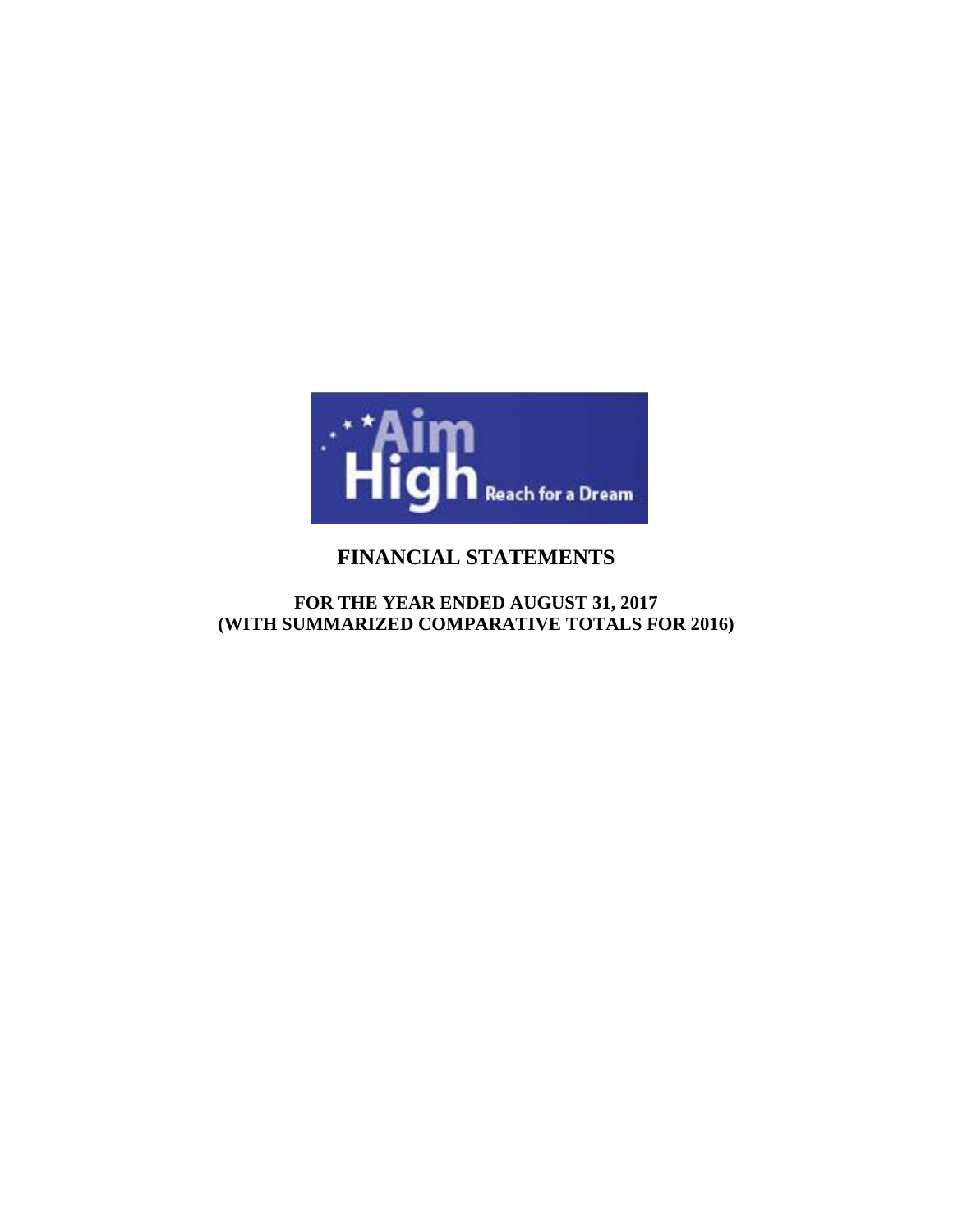# **CONTENTS**

| <b>Financial Statements</b> |  |
|-----------------------------|--|
|                             |  |
|                             |  |
|                             |  |
|                             |  |
|                             |  |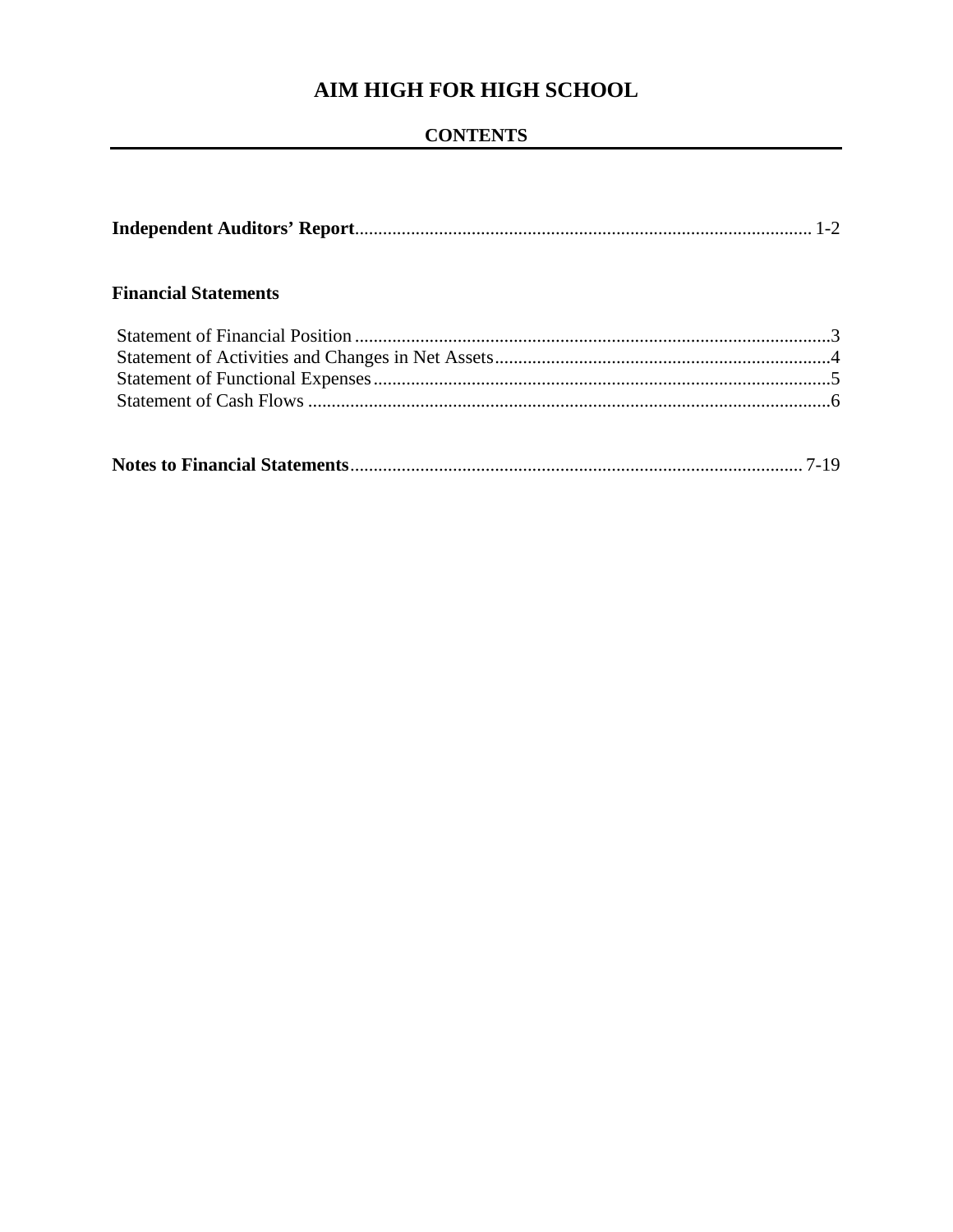

# **INDEPENDENT AUDITORS' REPORT**

### To the Board of Directors **Aim High for High School**

#### *Report on the Financial Statements*

We have audited the accompanying financial statements of Aim High for High School, which comprise the statement of financial position as of August 31, 2017, and the related statements of activities and changes in net assets, functional expenses, and cash flows for the year then ended, and the related notes to the financial statements.

#### *Management's Responsibility for the Financial Statements*

Management is responsible for the preparation and fair presentation of these financial statements in accordance with accounting principles generally accepted in the United States of America; this includes the design, implementation, and maintenance of internal control relevant to the preparation and fair presentation of financial statements that are free from material misstatement, whether due to fraud or error.

#### *Auditors' Responsibility*

Our responsibility is to express an opinion on these financial statements based on our audit. We conducted our audit in accordance with auditing standards generally accepted in the United States of America. Those standards require that we plan and perform the audit to obtain reasonable assurance about whether the financial statements are free from material misstatement.

An audit involves performing procedures to obtain audit evidence about the amounts and disclosures in the financial statements. The procedures selected depend on the auditors' judgment, including the assessment of the risks of material misstatement of the financial statements, whether due to fraud or error. In making those risk assessments, the auditor considers internal control relevant to the entity's preparation and fair presentation of the financial statements in order to design audit procedures that are appropriate in the circumstances, but not for the purpose of expressing an opinion on the effectiveness of the entity's internal control. Accordingly, we express no such opinion. An audit also includes evaluating the appropriateness of accounting policies used and the reasonableness of significant accounting estimates made by management, as well as evaluating the overall presentation of the financial statements.

We believe that the audit evidence we have obtained is sufficient and appropriate to provide a basis for our audit opinion.

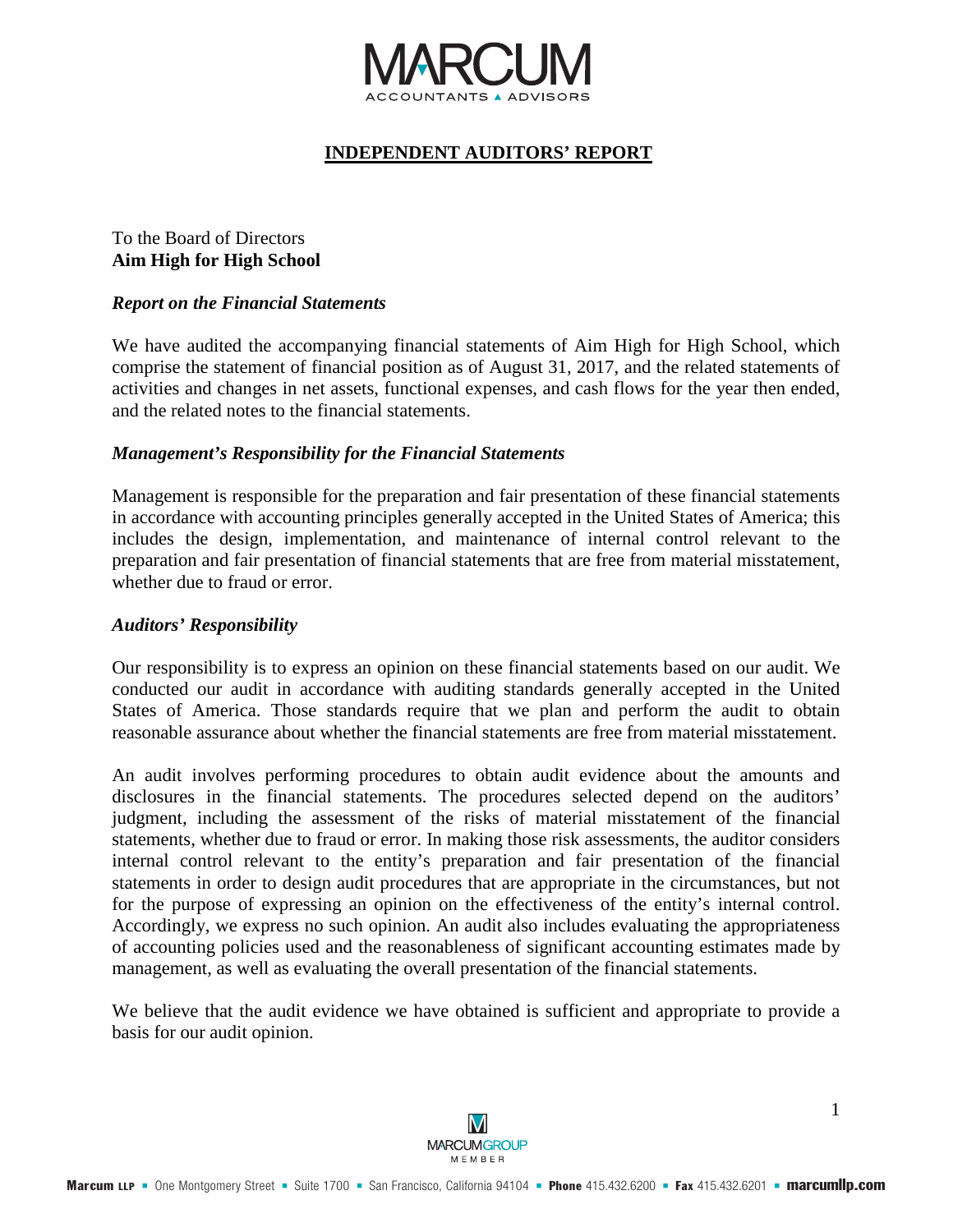# *Opinion*

In our opinion, the financial statements referred to above present fairly, in all material respects, the financial position of Aim High for High School as of August 31, 2017, and the changes in its net assets and its cash flows for the year then ended in accordance with accounting principles generally accepted in the United States of America.

Marcum LLP

San Francisco, California May 7, 2018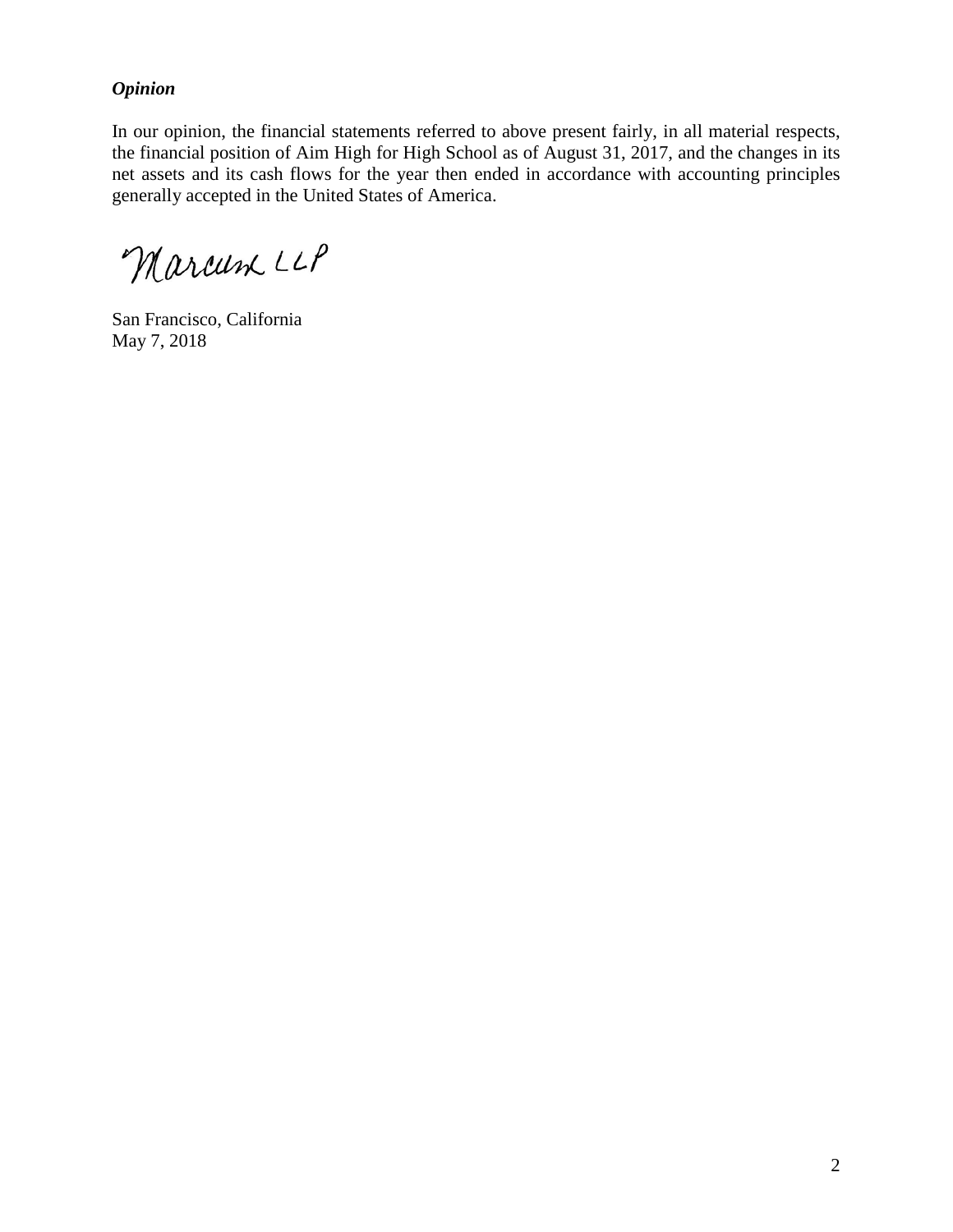### **STATEMENT OF FINANCIAL POSITION**

# **FOR THE YEAR ENDED AUGUST 31, 2017 (WITH SUMMARIZED COMPARATIVE TOTALS FOR 2016)**

|                                                                         | 2017                                  |                | 2016                     |
|-------------------------------------------------------------------------|---------------------------------------|----------------|--------------------------|
| <b>Assets</b>                                                           |                                       |                |                          |
| Cash and cash equivalents<br>Promises to give, net<br>Grants receivable | \$<br>1,840,183<br>1,414,013          | $\mathbb{S}^-$ | 2,045,853<br>1,035,744   |
| Other receivable<br>Deposits and prepaid expenses                       | 474,000<br>2,545<br>70,804<br>143,903 |                | 591,255<br>506<br>42,284 |
| Property and equipment, net<br><b>Total Assets</b>                      | \$<br>3,945,448                       | $\mathcal{S}$  | 3,715,642                |
| <b>Liabilities and Net Assets</b>                                       |                                       |                |                          |
| <b>Liabilities</b><br>Accounts payable and accrued liabilities          | \$<br>73,968                          | \$             | 34,577                   |
| <b>Total Liabilities</b>                                                | 73,968                                |                | 34,577                   |
| <b>Commitments</b>                                                      |                                       |                |                          |
| <b>Net Assets</b><br>Unrestricted<br>Temporarily restricted             | 1,817,629<br>2,053,851                |                | 2,567,229<br>1,113,836   |
| <b>Total Net Assets</b>                                                 | 3,871,480                             |                | 3,681,065                |
| <b>Total Liabilities and Net Assets</b>                                 | \$<br>3,945,448                       | \$             | 3,715,642                |

*The accompanying notes are an integral part of these financial statements.*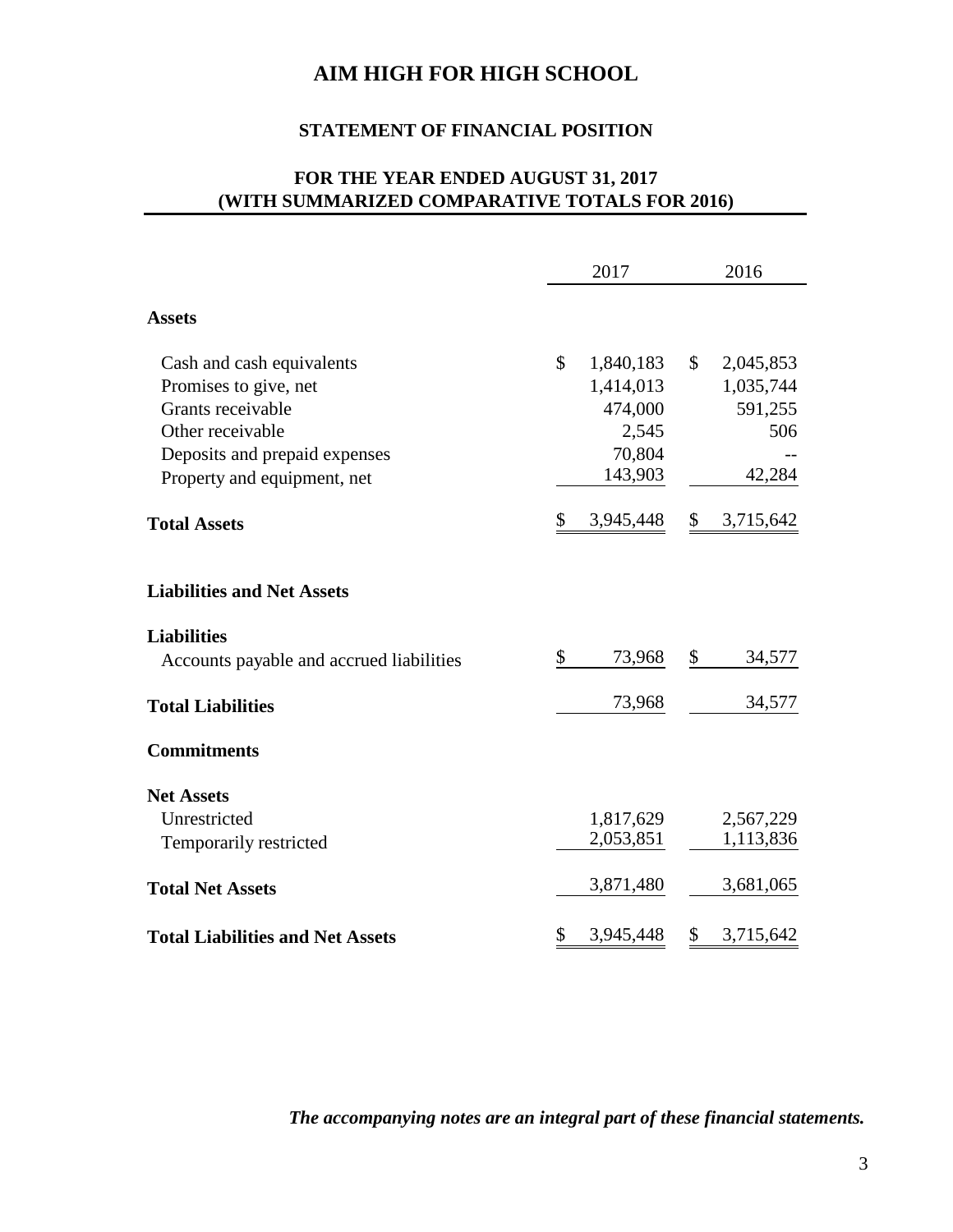### **STATEMENT OF ACTIVITIES AND CHANGES IN NET ASSETS**

#### **FOR THE YEAR ENDED AUGUST 31, 2017 (WITH SUMMARIZED COMPARATIVE TOTALS FOR 2016)**

|                                                          | 2017 |                                           |                      |             |              |           | 2016         |           |
|----------------------------------------------------------|------|-------------------------------------------|----------------------|-------------|--------------|-----------|--------------|-----------|
|                                                          |      | Temporarily<br>Restricted<br>Unrestricted |                      |             | Total        |           |              | Total     |
| <b>Support and Gains</b>                                 |      |                                           |                      |             |              |           |              |           |
| Contributions and gifts                                  | \$   | 1,934,466                                 | $\mathbb{S}$         | 3,157,720   | $\mathbb{S}$ | 5,092,186 | $\mathbb{S}$ | 4,662,176 |
| Grants                                                   |      | 624,000                                   |                      |             |              | 624,000   |              | 591,255   |
| In-kind contributions                                    |      | 132,217                                   |                      |             |              | 132,217   |              | 110,000   |
| Other income                                             |      | 55,610                                    |                      |             |              | 55,610    |              | 58,039    |
| Interest income                                          |      | 1,549                                     |                      |             |              | 1,549     |              | 2,400     |
| Net realized gain on sale of investment                  |      | 5,164                                     |                      |             |              | 5,164     |              |           |
| Net assets released from restrictions                    |      | 2,217,705                                 |                      | (2,217,705) |              |           |              |           |
| <b>Total Support and Gains</b>                           |      | 4,970,711                                 | 940,015<br>5,910,726 |             |              | 5,423,870 |              |           |
| <b>Expenses</b>                                          |      |                                           |                      |             |              |           |              |           |
| Programs                                                 |      | 4,247,863                                 |                      |             |              | 4,247,863 |              | 3,830,772 |
| Fundraising and development                              |      | 999,453                                   |                      |             |              | 999,453   |              | 925,839   |
| General and administrative                               |      | 472,995                                   |                      | --          |              | 472,995   |              | 411,213   |
| <b>Total Expenses</b>                                    |      | 5,720,311                                 |                      |             |              | 5,720,311 |              | 5,167,824 |
| <b>Change in Net Assets Before Losses From Bad Debts</b> |      | (749,600)                                 |                      | 940,015     |              | 190,415   |              | 256,046   |
| <b>Losses From Bad Debts</b>                             |      |                                           |                      |             |              |           |              | (14,700)  |
| <b>Change in Net Assets</b>                              |      | (749,600)                                 |                      | 940,015     |              | 190,415   |              | 241,346   |
| <b>Net Assets - Beginning</b>                            |      | 2,567,229                                 |                      | 1,113,836   |              | 3,681,065 |              | 3,439,719 |
| <b>Net Assets - Ending</b>                               | \$   | 1,817,629                                 | \$                   | 2,053,851   | \$           | 3,871,480 | S.           | 3,681,065 |

*The accompanying notes are an integral part of these financial statements.*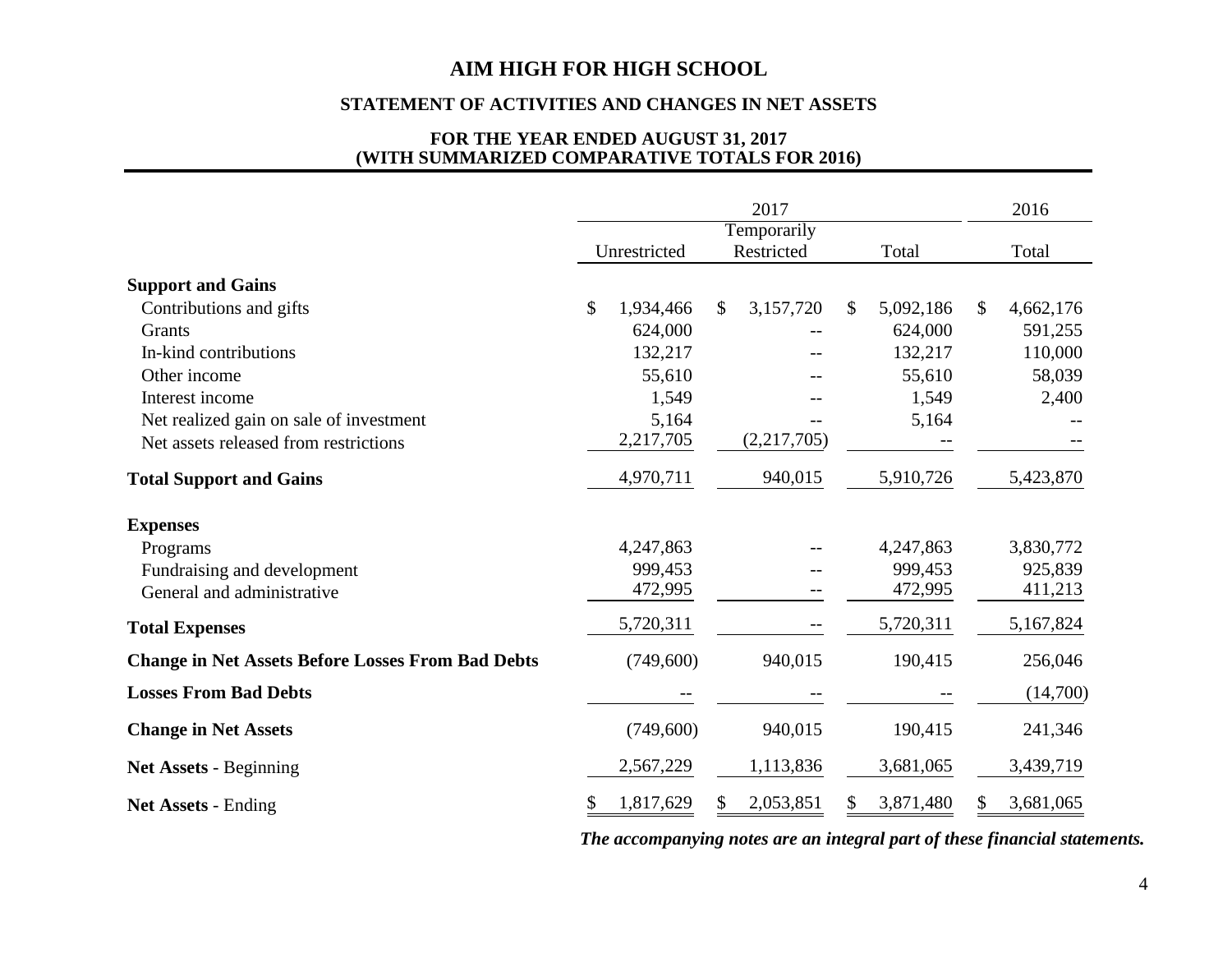### **STATEMENT OF FUNCTIONAL EXPENSES**

# Teacher and Outdoor Student Fundraising and General and Summer Learning Education Center Total Development Administrative Total Total related expenses \$ 2,385,519 \$ 268,577 \$ 131,709 \$ 394,508 \$ 3,180,313 \$ 590,875 \$ 388,571 \$ 4,159,759 \$ 3,570,048 Facility rent 176,012 12,445 10,219 18,280 216,956 27,379 18,005 262,340 279,965 Professional services 64,023 7,227 3,260 10,858 85,368 29,985 9,618 124,971 154,850 Curriculum 216,201 28,393 25,374 7,939 277,907 4,064 -- 281,971 266,188 Special events -- 1,138 -- - 1,138 -- 1,138 204,705 -- 205,843 243,769 Consultants -- 14,444 -- 4,506 18,950 14,917 3,610 37,477 53,382 Transportation 90,065 12,652 47,812 4,397 154,926 12,362 1,828 169,116 166,530 In-kind facility rent 110,000 -- - - - - - 110,000 -- - 110,000 -- 110,000 110,000 Insurance 48,640 4,729 2,319 6,947 62,635 10,404 6,842 79,881 77,949 General office expenses 45,020 6,132 2,007 8,836 61,995 35,014 5,922 102,931 125,596 Depreciation 1,012 -- - - - 1,012 - 21,133 22,145 8,456 2017 Programs Supporting Services

Technology 33,789 11,506 -- 1,071 46,366 6,103 11,416 63,885 58,530 Food 12,642 15,023 -- 1,735 29,400 9,396 6,017 44,813 40,403

contributions -- - - - - - - - 22,217 - 22,217 -Other 897 -- - - - 897 32,032 33 32,962 12,158

**Total** <u>\$ 3,183,820 \$ 382,266 \$ 222,700 \$ 459,077 \$ 4,247,863 \$ 999,453 \$ 472,995 \$ 5,720,311 \$ 5,167,824</u>

Salaries and

Other in-kind

### **FOR THE YEAR ENDED AUGUST 31, 2017 (WITH SUMMARIZED COMPARATIVE TOTALS FOR 2016)**

*The accompanying notes are an integral part of these financial statements.*

2016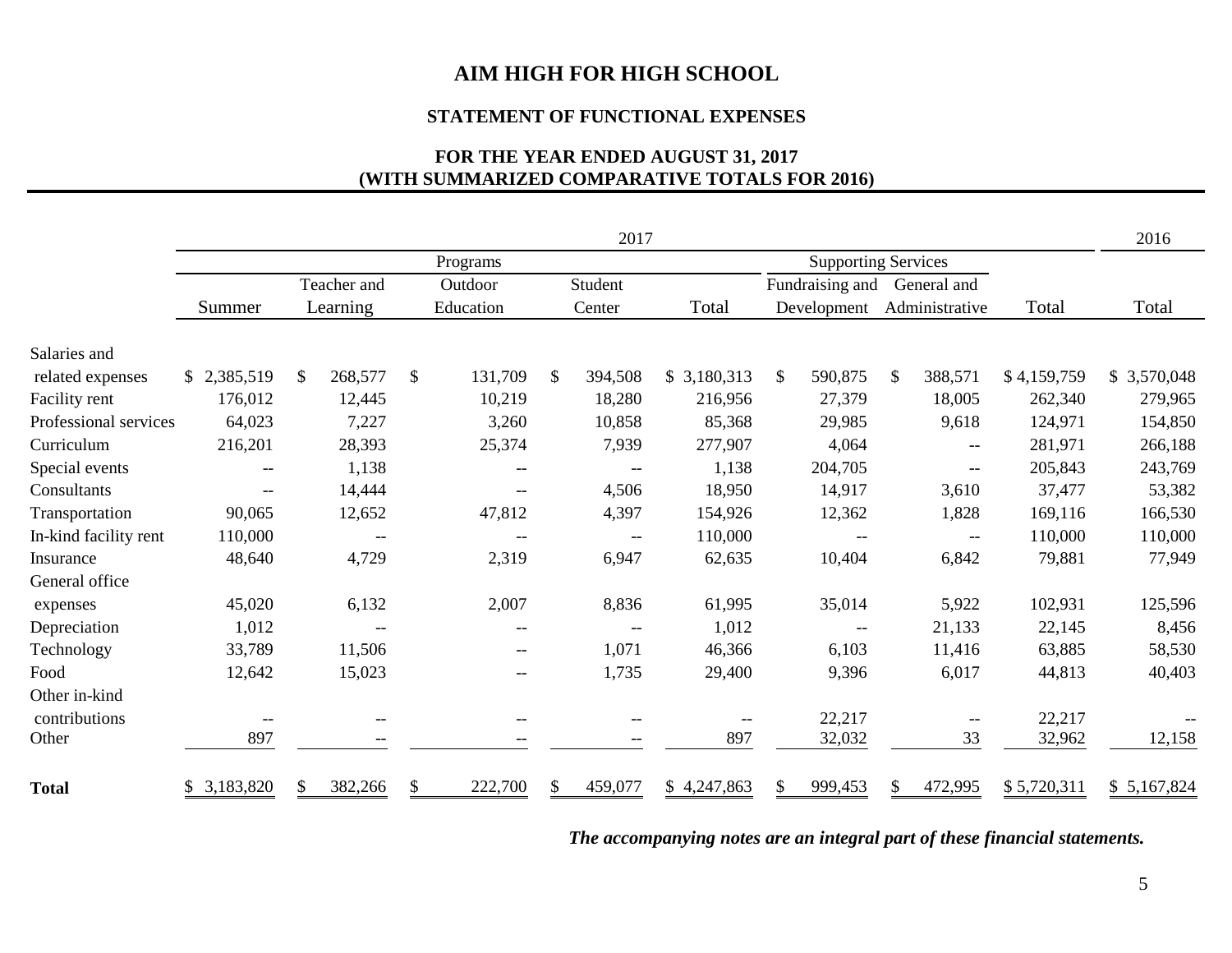### **STATEMENT OF CASH FLOWS**

# **FOR THE YEAR ENDED AUGUST 31, 2017 (WITH SUMMARIZED COMPARATIVE TOTALS FOR 2016)**

|                                                           | 2017 |            | 2016            |  |
|-----------------------------------------------------------|------|------------|-----------------|--|
|                                                           |      |            |                 |  |
| <b>Cash Flows From Operating Activities</b>               |      |            |                 |  |
| Change in net assets                                      | \$   | 190,415    | \$<br>241,346   |  |
| Adjustments to reconcile change in net assets to net cash |      |            |                 |  |
| used in operating activities:                             |      |            |                 |  |
| Allowance for uncollectible promises to give              |      | 32,550     | 14,700          |  |
| Change in discount on promises to give                    |      | 16,976     | 15,600          |  |
| Net unrealized and realized (gain) loss                   |      | (5,164)    |                 |  |
| Depreciation                                              |      | 22,145     | 8,456           |  |
| Changes in operating assets and liabilities:              |      |            |                 |  |
| Grants receivable                                         |      | 117,255    | 1,535           |  |
| Promises to give                                          |      | (427,795)  | (541, 987)      |  |
| Other receivable                                          |      | (2,039)    | (506)           |  |
| Deposits and prepaid expenses                             |      | (70, 804)  | 10,826          |  |
| Accounts payable and accrued liabilities                  |      | 39,391     | (23, 496)       |  |
| <b>Net Cash Used in Operating Activities</b>              |      | (87,070)   | (273, 526)      |  |
| <b>Cash Flows From Investing Activities</b>               |      |            |                 |  |
| Proceeds from sale of investments                         |      | 5,164      |                 |  |
| Purchase of software                                      |      | (123, 764) |                 |  |
| <b>Net Cash Used in Investing Activities</b>              |      | (118,600)  |                 |  |
| <b>Net Decrease in Cash and Cash Equivalents</b>          |      | (205, 670) | (273, 526)      |  |
| <b>Cash and Cash Equivalents - Beginning</b>              |      | 2,045,853  | 2,319,379       |  |
| <b>Cash and Cash Equivalents - Ending</b>                 | \$   | 1,840,183  | \$<br>2,045,853 |  |

*The accompanying notes are an integral part of these financial statements.*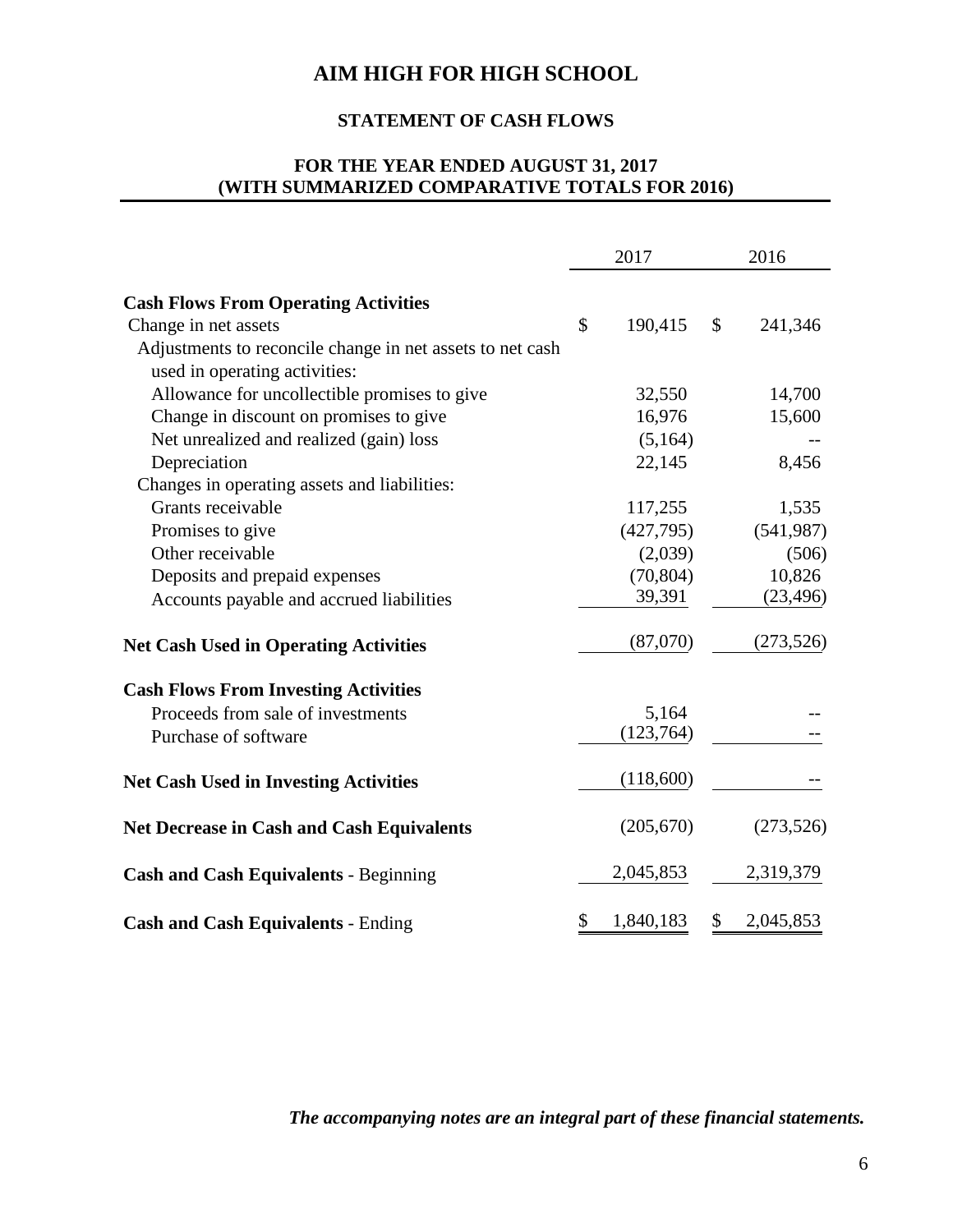## **NOTES TO THE FINANCIAL STATEMENTS**

### **FOR THE YEAR ENDED AUGUST 31, 2017**

### **NOTE 1 - ORGANIZATION AND SUMMARY OF SIGNIFICANT ACCOUNTING POLICIES**

### **PURPOSE AND ORGANIZATION**

Aim High for High School ("Aim High"), is a not-for-profit ("NFP") organization providing a tuition-free summer enrichment program serving urban middle school students in the San Francisco Bay Area and Truckee/Tahoe, California. Founded in 1986, Aim High's headquarters are located in San Francisco, California.

Aim High's mission statement is as follows:

"Our mission at Aim High is to create life-changing opportunities during the summer and beyond. Our community: NURTURES the promise and potential of middle school students from low-income neighborhoods. PREPARES students for high school, setting them on the path to college and future success. INSPIRES the next generation of teachers and educational leaders."

The Board of Directors serves as an oversight and policy-making body for Aim High.

### **BASIS OF ACCOUNTING**

Aim High prepares its financial statements in accordance with accounting principles generally accepted in the United States of America ("U.S. GAAP"), which involves the application of accrual accounting. Accordingly, revenues and gains are recognized when earned, and expenses and losses are recognized when incurred regardless of the timing of cash flows.

### **CLASSIFICATION OF NET ASSETS**

Aim High reports information regarding its financial position and activities according to three classes of net assets: unrestricted, temporarily restricted, and permanently restricted. Accordingly, the net assets of Aim High are classified and reported as described below:

### *Unrestricted*

Those net assets and activities which represent the portion of expendable funds that are available to support Aim High's operations. A portion of these net assets may be designated by the Board of Directors for specific purposes.

### *Temporarily Restricted*

Those net assets and activities which are donor-restricted for (a) support of specific operating activities; (b) investment for a specified term; (c) use in a specified future period; or (d) acquisition of long-lived assets.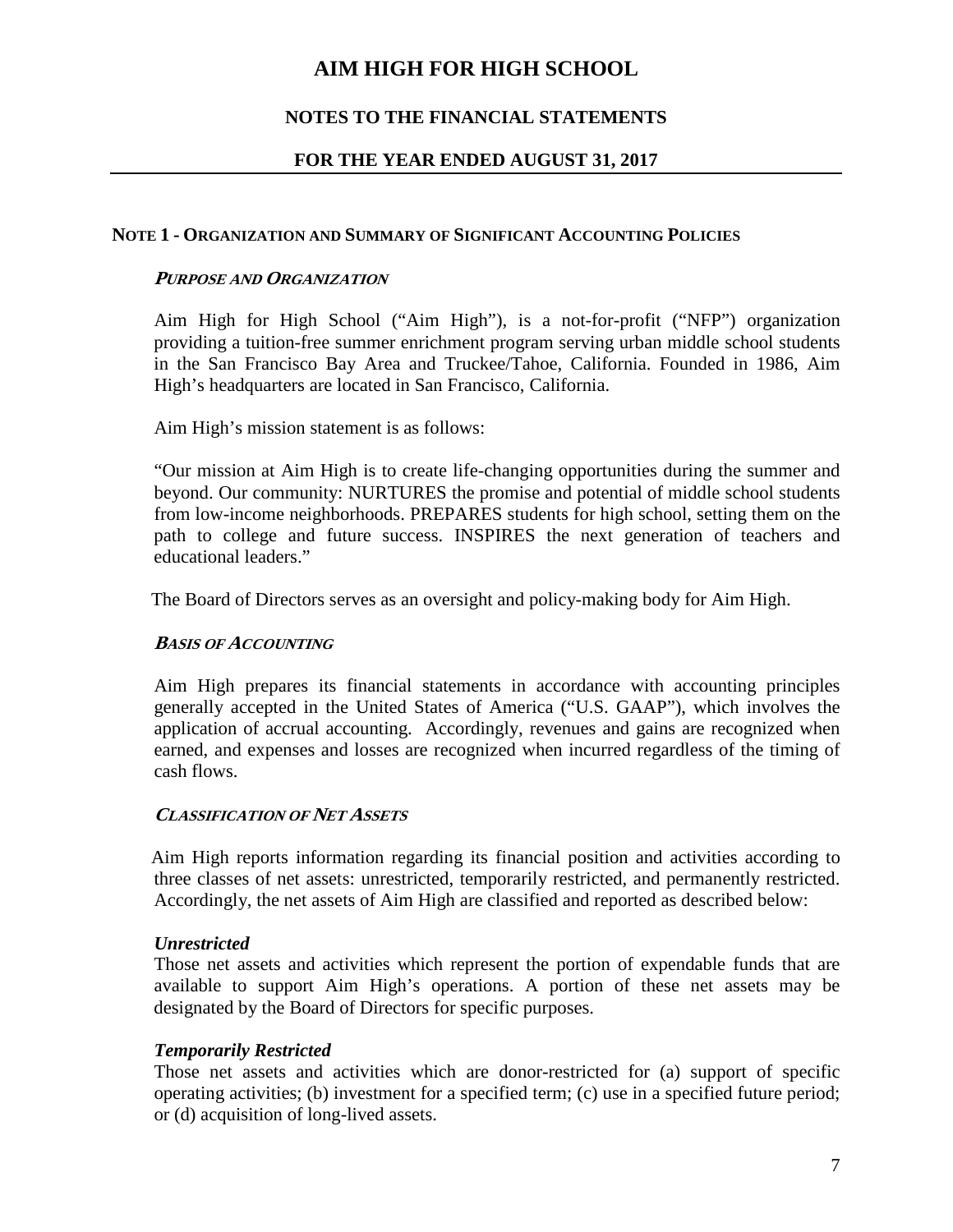# **NOTES TO THE FINANCIAL STATEMENTS**

### **FOR THE YEAR ENDED AUGUST 31, 2017**

### **NOTE 1 - ORGANIZATION AND SUMMARY OF SIGNIFICANT ACCOUNTING POLICIES (CONTINUED)**

### **CLASSIFICATION OF NET ASSETS (CONTINUED)**

### *Permanently Restricted*

Those net assets and activities which are permanently donor-restricted for holdings of (a) assets donated with stipulations that they be used for a specified purpose, be preserved, and not be sold; or (b) assets donated with stipulations that they be invested to provide a permanent source of income.

As of August 31, 2017, and for the year then ended, Aim High did not have net assets meeting the definition of permanently restricted.

### **ESTIMATES**

The preparation of financial statements in conformity with U.S. GAAP requires management to make estimates and assumptions that affect the reported amounts of assets and liabilities and disclosure of contingent assets and liabilities at the date of the financial statements and the reported amounts of revenues and expenses during the reporting period. Actual results could differ from those estimates.

### **FAIR VALUE OF FINANCIAL INSTRUMENTS**

The carrying amounts of cash and cash equivalents, receivables, and accounts payable approximate fair value because of the short maturity of these instruments. The carrying amounts of long-term receivables approximate fair value as these receivables are discounted based on the prevailing rates.

### **CASH AND CASH EQUIVALENTS**

Aim High considers all highly liquid investments with a maturity of three months or less when purchased to be cash equivalents. Cash and cash equivalents restricted as to their use are not included in cash and cash equivalents, regardless of liquidity.

### **GRANTS RECEIVABLE**

Grants receivable represent uncollateralized obligations related to Aim High's grant contracts. Grant receivable are due under the terms of the grant agreements.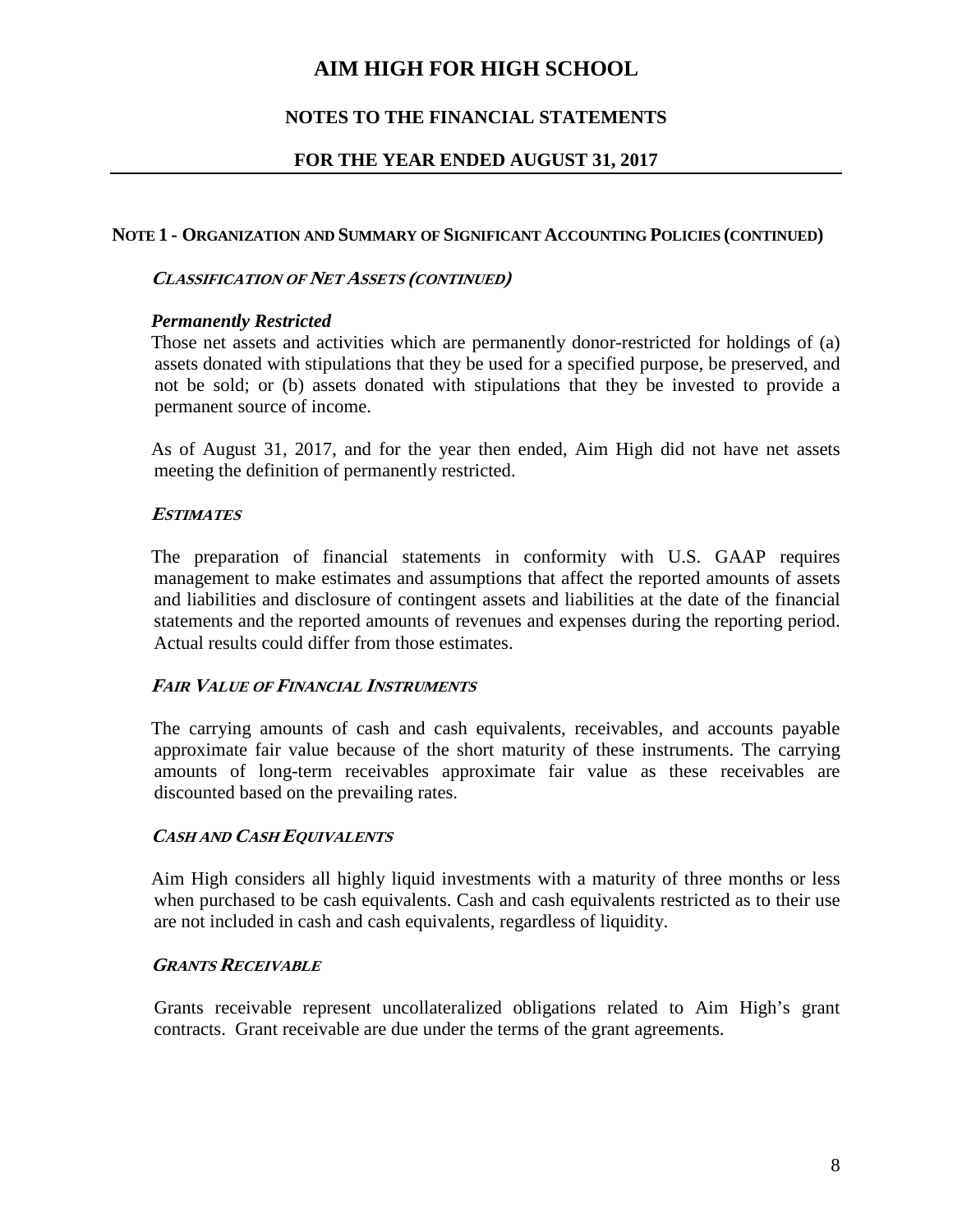### **NOTES TO THE FINANCIAL STATEMENTS**

### **FOR THE YEAR ENDED AUGUST 31, 2017**

#### **NOTE 1 - ORGANIZATION AND SUMMARY OF SIGNIFICANT ACCOUNTING POLICIES (CONTINUED)**

#### **PROMISES TO GIVE**

Unconditional promises to give are recognized as revenues or gains in the period such promises are made by the donor. Conditional promises to give are recognized only when the conditions on which they depend are substantially met and the promises become unconditional. Unconditional promises to give which are scheduled to be received after one year are discounted at rates commensurate with the risks involved. Amortization of the discount is recorded as additional contribution revenue in accordance with the donorimposed restrictions, if any.

Aim High uses the allowance method to account for uncollectible unconditional promises to give. The allowance is based on prior years' experience and management's analysis of specific promises made.

#### **PROPERTY AND EQUIPMENT**

Aim High capitalizes acquisitions of property and equipment with a cost or value in excess of \$1,000 and with an estimated useful life beyond one year. Purchased assets are recorded at cost; donated assets are recorded at estimated fair value or appraised value at the date of acquisition. Maintenance and repairs are charged to expense as incurred; major renewals and betterments are capitalized. The cost and accumulated depreciation of assets sold or retired are removed from the respective accounts and any gain or loss is reflected in the statement of activities and changes in net assets.

Depreciation is calculated using the straight-line method over the following estimated useful lives:

|                       | Estimated      |
|-----------------------|----------------|
|                       | Useful Lives   |
| Computer equipment    | $3 - 5$ years  |
| Program supplies      | $3 - 10$ years |
| Leasehold improvement | 5 years        |

Aim High continually evaluates whether events and circumstances have occurred that may warrant revision of the estimated useful life of its long-lived assets or whether the remaining balance of its long-lived assets should be evaluated for possible impairment. If and when such factors, events or circumstances indicate that long-lived assets should be evaluated for possible impairment, Aim High will determine the fair value of the asset by making an estimate of expected future cash flows over the remaining lives of the respective assets and compare that fair value with the carrying value of the assets in measuring their recoverability. There were no impairment losses recognized during the year ended August 31, 2017.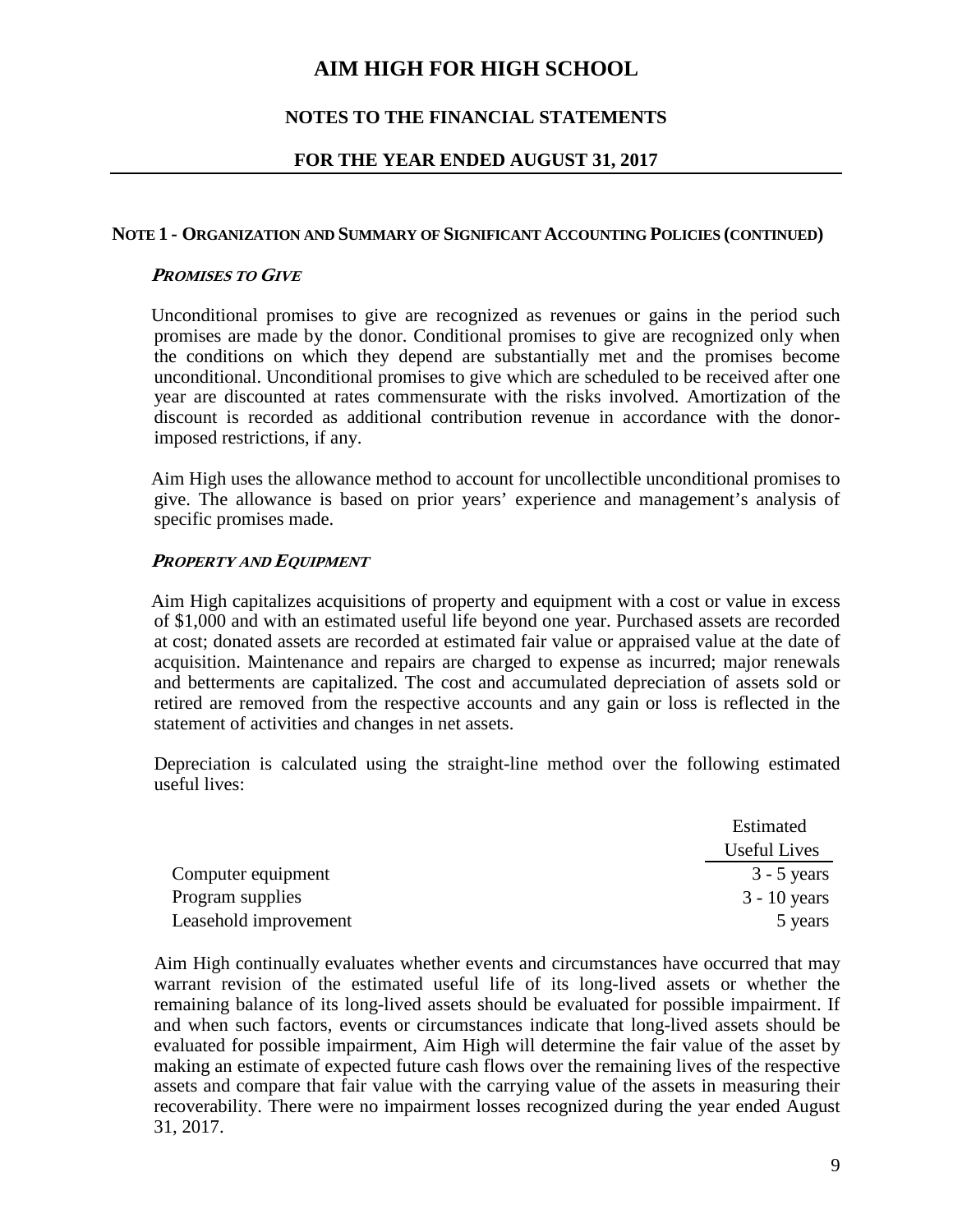### **NOTES TO THE FINANCIAL STATEMENTS**

### **FOR THE YEAR ENDED AUGUST 31, 2017**

#### **NOTE 1 - ORGANIZATION AND SUMMARY OF SIGNIFICANT ACCOUNTING POLICIES (CONTINUED)**

#### **REVENUE RECOGNITION**

#### *Grants*

Aim High is a direct recipient of grants from the City of San Francisco, the City of Oakland, and other government agencies.

#### *Contributions*

Contributions are recognized as revenue when they are received or unconditionally promised, regardless of compliance with restrictions. Contributions without donor-imposed restrictions are reported as unrestricted support. Contributions with donor-imposed restrictions are reported as either temporarily restricted or permanently restricted support, depending upon the type of restriction.

The satisfaction of a donor-imposed restriction on a contribution is recognized when the corresponding expenditures are incurred or when the time restriction expires. This occurs by increasing one class of net assets and decreasing another in the statement of activities and changes in net assets. Such transactions are recorded as *net assets released from restrictions* and are reported separately from other transactions.

### *Contributed Goods and Services*

Donated material and equipment are recorded as contributions at their estimated value on the date of receipt. Such donations are reported as unrestricted support unless the donor has restricted the donated asset to a specific purpose. Assets donated with explicit restrictions regarding their use are reported as restricted support. Absent donor stipulations regarding how long those donated assets must be maintained, Aim High reports expirations of donor restrictions when the donated or acquired assets are placed in service, as instructed by the donor. Aim High reclassifies temporarily restricted net assets to unrestricted net assets at that time. Aim High records contribution revenue for certain services received at the fair value of those services, if the services (a) create or enhance nonfinancial assets, or (b) require specialized skills, are provided by individuals possessing those skills, and would be purchased if not donated.

#### **FUNCTIONAL ALLOCATION OF EXPENSES**

The costs of providing the various programs and activities have been summarized on a functional basis in the statements of activities and changes in net assets and functional expenses. Accordingly, certain costs have been allocated among the programs and supporting services benefited.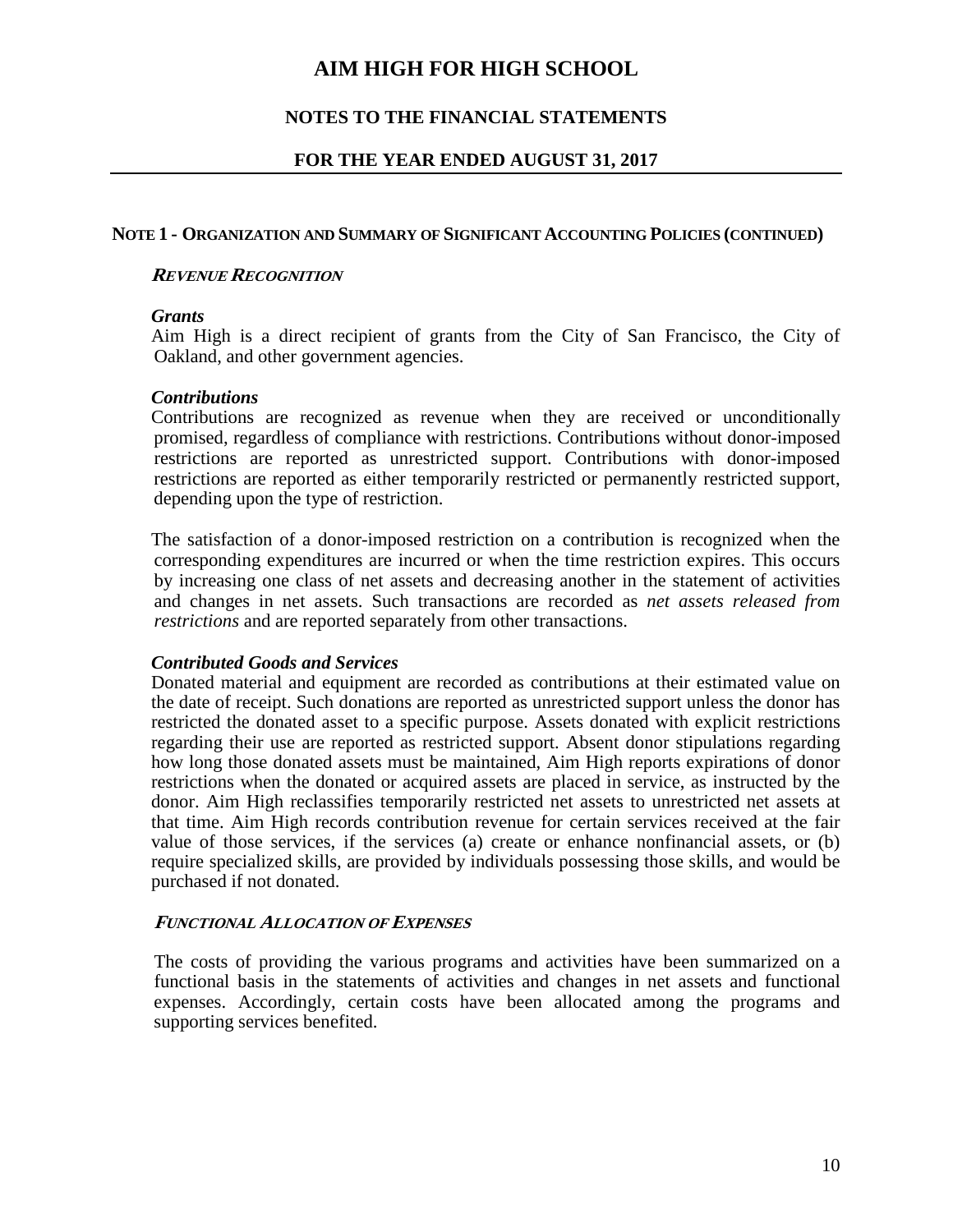### **NOTES TO THE FINANCIAL STATEMENTS**

### **FOR THE YEAR ENDED AUGUST 31, 2017**

#### **NOTE 1 - ORGANIZATION AND SUMMARY OF SIGNIFICANT ACCOUNTING POLICIES (CONTINUED)**

#### **INCOME TAXES**

Aim High is a qualified organization exempt from federal income taxes under  $\S501(c)(3)$ of the Internal Revenue Code ("IRC") and franchise taxes under §23701d of the California Revenue and Taxation Code, respectively. Accordingly, it is exempt from federal and California income taxes and is not liable for federal unemployment taxes.

Management evaluated Aim High's tax positions and concluded that they maintained their tax exempt status and had taken no uncertain tax positions that would require adjustment to the financial statements. Therefore, no provision or liability for income taxes has been included in the financial statements.

The 2013 through 2016 tax years remain subject to examination by the Internal Revenue Service. In addition, the 2012 through 2016 tax years remain subject to examination by the California Franchise Tax Board. However, management is unaware of any pending examinations nor are there any in progress.

#### **CONCENTRATIONS OF RISK**

#### *Financial Instruments*

Financial instruments which potentially subject Aim High to concentrations of credit risk consist principally of cash and cash equivalents, promises to give, and grants receivable. Aim High maintains its cash in various bank deposit accounts which, at times, may exceed federally insured limits. Aim High has not experienced any losses in such accounts. Concentrations of credit risk with respect to promises to give are limited because the promises are from numerous corporations and individuals. Concentration of credit risk with respect to grant receivable are limited as Aim High has not experienced any issues in receiving the grant, historically. Management believes that Aim High is not exposed to any significant credit risk related to concentrations.

### *Contracts*

Instructors and key administrative staff are employed on a contract basis. Instructor contracts cover the summer period from June through July, during which the summer program takes place. Administrative contracts cover the year September 1 through August 31. Generally, Aim High has been able to retain the services of desired instructors and key administrators and has not experienced any decline in its programs due to this concentration.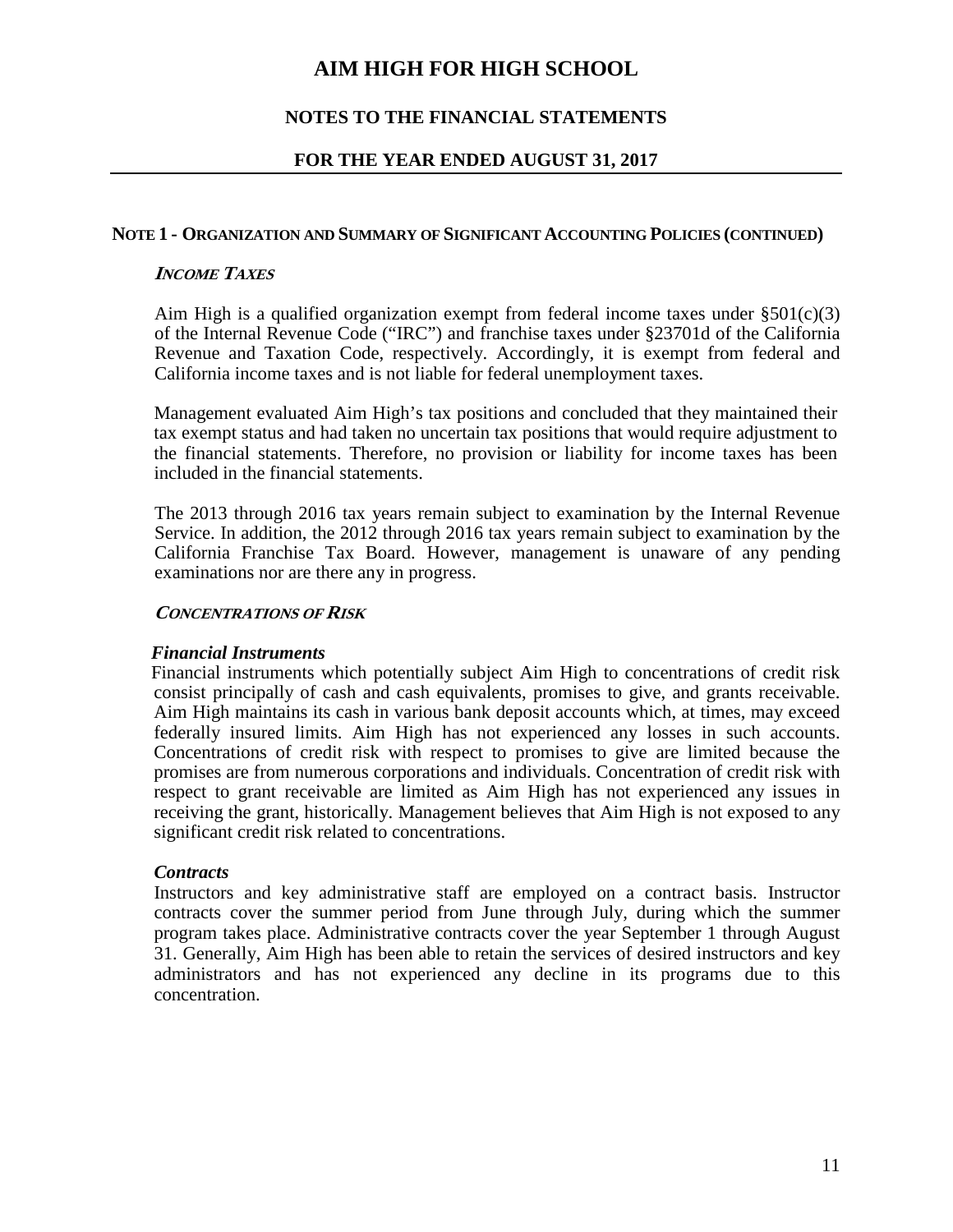### **NOTES TO THE FINANCIAL STATEMENTS**

### **FOR THE YEAR ENDED AUGUST 31, 2017**

#### **NOTE 1 - ORGANIZATION AND SUMMARY OF SIGNIFICANT ACCOUNTING POLICIES (CONTINUED)**

#### **COMPARATIVE FINANCIAL INFORMATION**

The financial statements include certain prior year summarized comparative information in total but not by net asset class. Such information does not include sufficient detail to constitute a presentation in conformity with U.S. GAAP. Accordingly, such information should be read in conjunction with Aim High's financial statements for the year ended August 31, 2016, from which the summarized information was derived.

#### **RECENT ACCOUNTING PRONOUNCEMENTS**

The Financial Accounting Standards Board ("FASB") issued [Accounting Standards Update](https://checkpoint.riag.com/app/find?begParm=y&app.version=14.06&dbName=GAAPUPD&linkType=docloc&locId=2014-09&permaId=iGAAPUPD%3A353.1&tagName=FASBUPDATE&endParm=y)  [\("ASU"\) A](https://checkpoint.riag.com/app/find?begParm=y&app.version=14.06&dbName=GAAPUPD&linkType=docloc&locId=2014-09&permaId=iGAAPUPD%3A353.1&tagName=FASBUPDATE&endParm=y)SU 2014-09, *Revenue from Contracts with Customers (Topic 606)*, to provide sweeping, new, globally applicable converged guidance concerning recognition and measurement of revenue. In addition, significant additional disclosures are required about the nature, amount, timing, and uncertainty of revenue and cash flows arising from contracts with customers, and will replace virtually all existing revenue guidance, including most industry-specific guidance. The FASB also issued ASU 2015-14 which deferred the effective date of ASU 2014-09. The guidance is applicable for annual reporting periods beginning after December 15, 2018. Management is evaluating the impact of this new guidance.

On February 25, 2016, the FASB issued ASU 2016-02, *Leases*. The new standard creates Topic 842, *Leases*, in the FASB *Accounting Standards Codification* ("FASB ASC") and supersedes FASB ASC 840, *Leases*. Entities that hold numerous equipment and real estate leases, in particular those with numerous operating leases, will be most affected by the new guidance. The amendments in ASU 2016-02 are expected to impact the statement of financial position by adding lease-related assets and liabilities. This may affect compliance with contractual agreements and loan covenants.

The main difference between the existing guidance on accounting for leases and the new standard is that operating leases will now be recorded in the statement of financial position as assets and liabilities. Current U.S. GAAP requires only capital (finance) leases to be recognized in the statement of financial position and amounts related to operating leases are reflected in the statement of activities and changes in net assets as rent expense and in disclosures to the financial statements.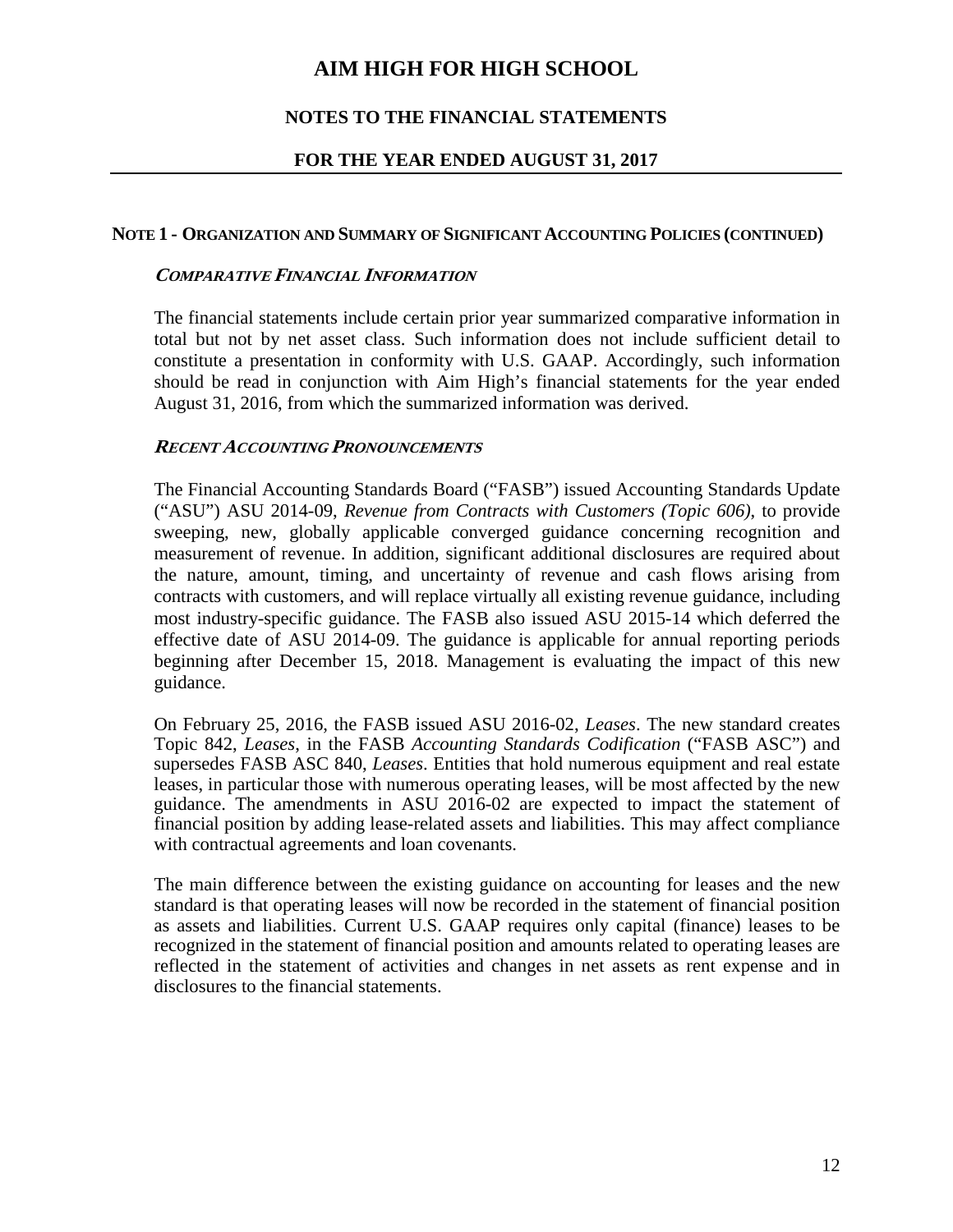# **NOTES TO THE FINANCIAL STATEMENTS**

### **FOR THE YEAR ENDED AUGUST 31, 2017**

### **NOTE 1 - ORGANIZATION AND SUMMARY OF SIGNIFICANT ACCOUNTING POLICIES (CONTINUED)**

#### **RECENT ACCOUNTING PRONOUNCEMENTS (CONTINUED)**

For operating leases, a lessee is required to do the following:

- Recognize a right-of-use asset and a lease liability, initially measured at the present value of the lease payments, in the statement of financial position
- Recognize a single lease cost, calculated so that the cost of the lease is allocated over the lease term on a generally straight-line basis
- Classify all cash payments within operating activities in the statement of cash flows

In transition, lessees and lessors are required to recognize and measure leases at the beginning of the earliest period presented using a modified retrospective approach. The modified retrospective approach includes a number of optional practical expedients that entities may elect to apply. An entity that elects to apply the practical expedients will, in effect, continue to account for leases that start before the effective date in accordance with previous U.S. GAAP unless the lease is modified, except that lessees are required to recognize a right-of-use asset and a lease liability for all operating leases at each reporting date based on the present value of the remaining minimum rental payments that were tracked and disclosed under previous U.S. GAAP. Management is evaluating the impact of this new guidance.

The amendments in ASU 2016-02 are effective for fiscal years beginning after December 15, 2019. Early application of the amendments is permitted for all entities.

On August 18, 2016, the FASB issued ASU 2016-14, *Presentation of Financial Statements of Not-for-Profit Entities*, representing the completion of the first phase of a two-phase project to amend not-for-profit financial reporting requirements as set out in FASB ASC 958, *Not-for-Profit Entities*.

This standard eliminates:

- The distinction between resources with permanent restrictions and those with temporary restrictions from the face of NFP financial statements by reducing the current three net asset classes (unrestricted, temporarily restricted, and permanently restricted) to two classes (net assets with donor restrictions and net assets without donor restrictions).
- The current requirement to present or disclose the indirect method (reconciliation) when using the direct method of reporting cash flows.
- The requirement for NFPs to report investment return net of external and direct internal investment expenses and no longer requires disclosure of those netted expenses.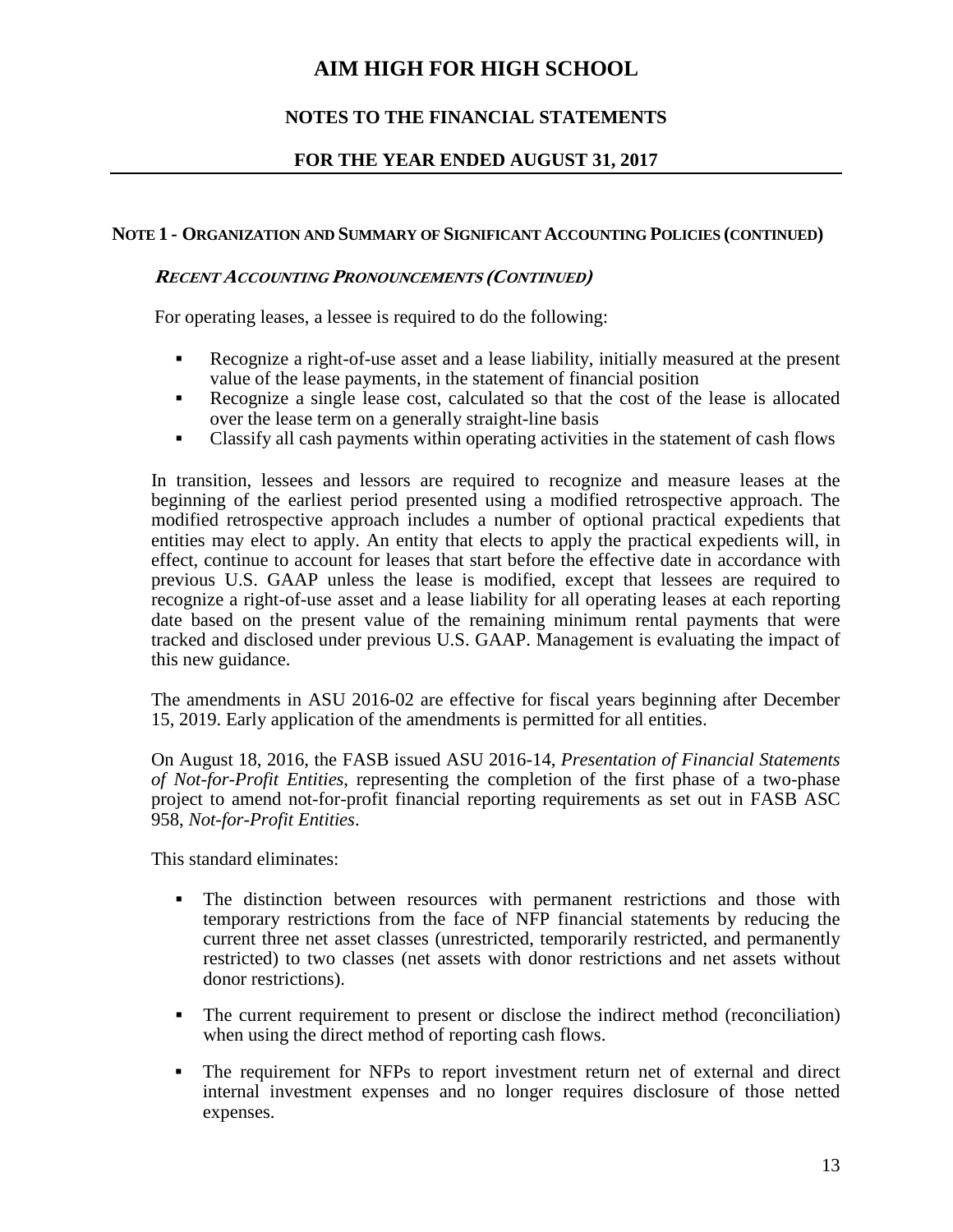# **NOTES TO THE FINANCIAL STATEMENTS**

### **FOR THE YEAR ENDED AUGUST 31, 2017**

### **NOTE 1 - ORGANIZATION AND SUMMARY OF SIGNIFICANT ACCOUNTING POLICIES (CONTINUED)**

### **RECENT ACCOUNTING PRONOUNCEMENTS (CONTINUED)**

The option to use, in the absence of explicit donor stipulations, the placed-in-service approach for reporting expirations of restrictions on gifts of cash or other assets to be used to acquire or construct a long-lived asset.

NFPs will reclassify any amounts from net assets with donor restrictions to net assets without donor restrictions for such long-lived assets that have been placed in service as of the beginning of the period of adoption. This amendment eliminates the current option that in the absence of explicit donor stipulations, had allowed an NFP to delay reporting of an expiration of a donor imposed restriction for the acquisition or construction of a long-lived asset by electing to report the expiration over time (as the asset is used or consumed) rather than when placed in service.

ASU 2016-14 also requires enhanced disclosures about:

- Amounts and purposes of governing board designations, appropriations, and similar actions that result in self-imposed limits on the use of resources without donorimposed restrictions as of the end of the period.
- Composition of net assets with donor restrictions at the end of the period and how the restrictions affect the use of resources.
- Quantitative information and additional qualitative information in the notes as necessary, that communicates the availability of an NFP's financial assets at the statement of financial position date to meet cash needs for general expenditures within one year of the statement of financial position date.
- Amounts of expenses by both their natural classification and their functional classification and the methods used to allocate costs among program and support functions.
- Underwater endowment funds.

NFP entities are required to adopt this standard for annual reporting periods beginning after December 15, 2018. Management is evaluating the impact of this new guidance.

### **RECLASSIFICATIONS**

Certain amounts in the 2016 financial statements have been reclassified to conform to 2017 presentation. These reclassifications have no effect on previously reported net assets or change in net assets.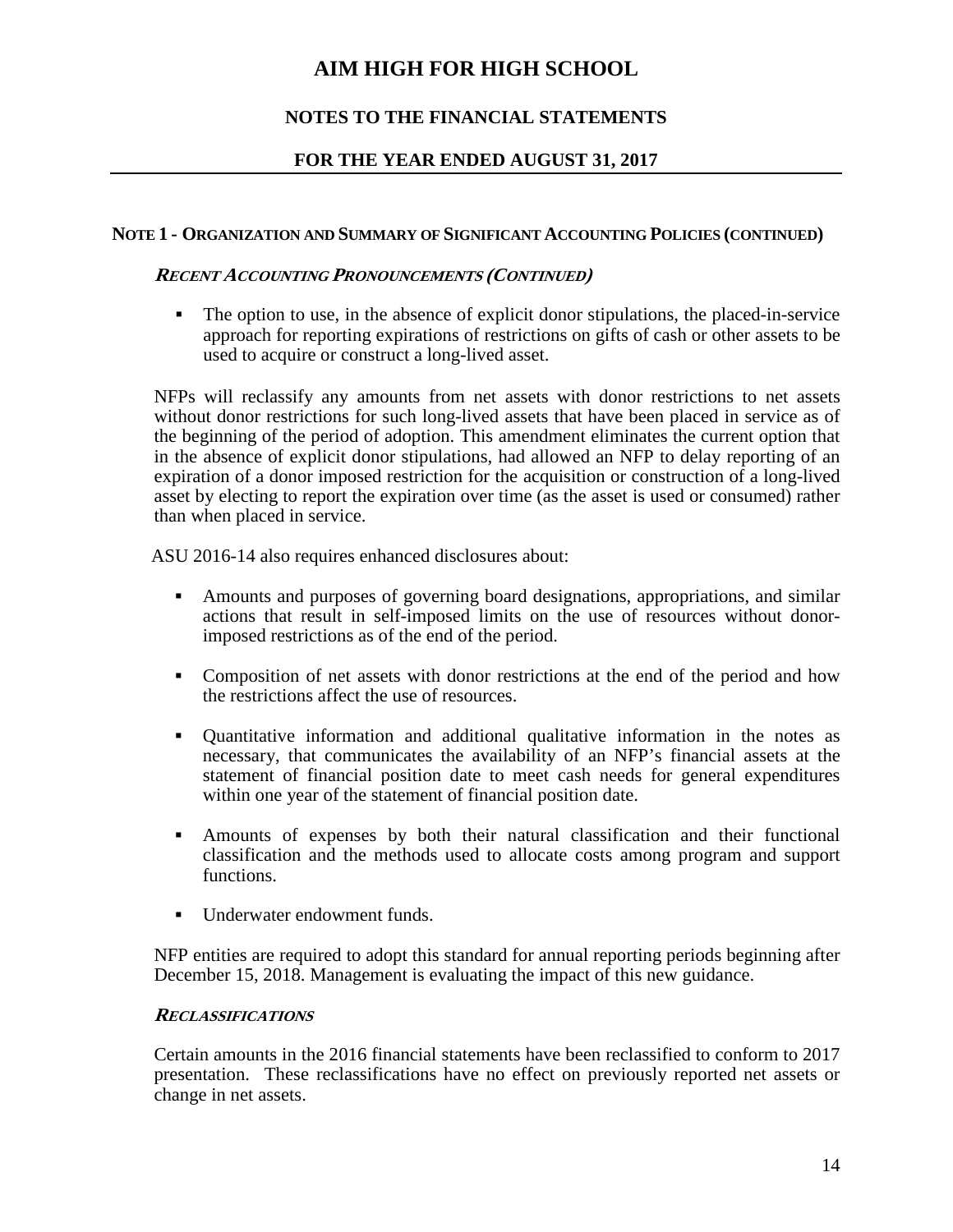### **NOTES TO THE FINANCIAL STATEMENTS**

#### **FOR THE YEAR ENDED AUGUST 31, 2017**

### **NOTE 2 - PROMISES TO GIVE**

Unconditional promises to give at August 31, 2017, consist of the following:

|                                 | Due in Less     |    | Due in 1 to 5 |    |           |  |  |
|---------------------------------|-----------------|----|---------------|----|-----------|--|--|
|                                 | Than 1 Year     |    | Years         |    | Total     |  |  |
| Unrestricted:                   |                 |    |               |    |           |  |  |
| Individual                      | \$<br>6,355     | \$ |               | \$ | 6,355     |  |  |
| Temporarily restricted:         |                 |    |               |    |           |  |  |
| Inherent time restriction:      |                 |    |               |    |           |  |  |
| Individuals                     | 116,667         |    | 16,667        |    | 133,334   |  |  |
| Foundations                     | 530,000         |    | 375,000       |    | 905,000   |  |  |
| Discount on promises to give    |                 |    | (16,976)      |    | (16,976)  |  |  |
| Allowance for doubtful accounts | (20, 272)       |    | (12,278)      |    | (32, 550) |  |  |
|                                 | 626,395         |    | 362,413       |    | 988,808   |  |  |
| Purpose restriction:            |                 |    |               |    |           |  |  |
| Oakland                         | 150,000         |    |               |    | 150,000   |  |  |
| Palo Alto                       | 10,000          |    |               |    | 10,000    |  |  |
| Tahoe                           | 5,000           |    |               |    | 5,000     |  |  |
| San Francisco                   | 721,850         |    |               |    | 721,850   |  |  |
| Development                     | 6,000           |    |               |    | 6,000     |  |  |
| Allowance for doubtful accounts |                 |    |               |    |           |  |  |
|                                 | 892,850         |    |               |    | 892,850   |  |  |
| <b>Promises to Give, net</b>    | \$<br>1,525,600 | \$ | 362,413       | \$ | 1,888,013 |  |  |

All long-term promises to give are stated at their present values. Management has discounted these promises to give at 4.33%. Promises to give without purpose restrictions, such as individuals, foundations, and public promises to give are recorded as temporarily restricted due to inherent time restrictions. These donors have not imposed restrictions on the usage of these funds and the promises to give will be reclassified as unrestricted by reporting the cash receipts as net assets released from restrictions when the promises to give became due.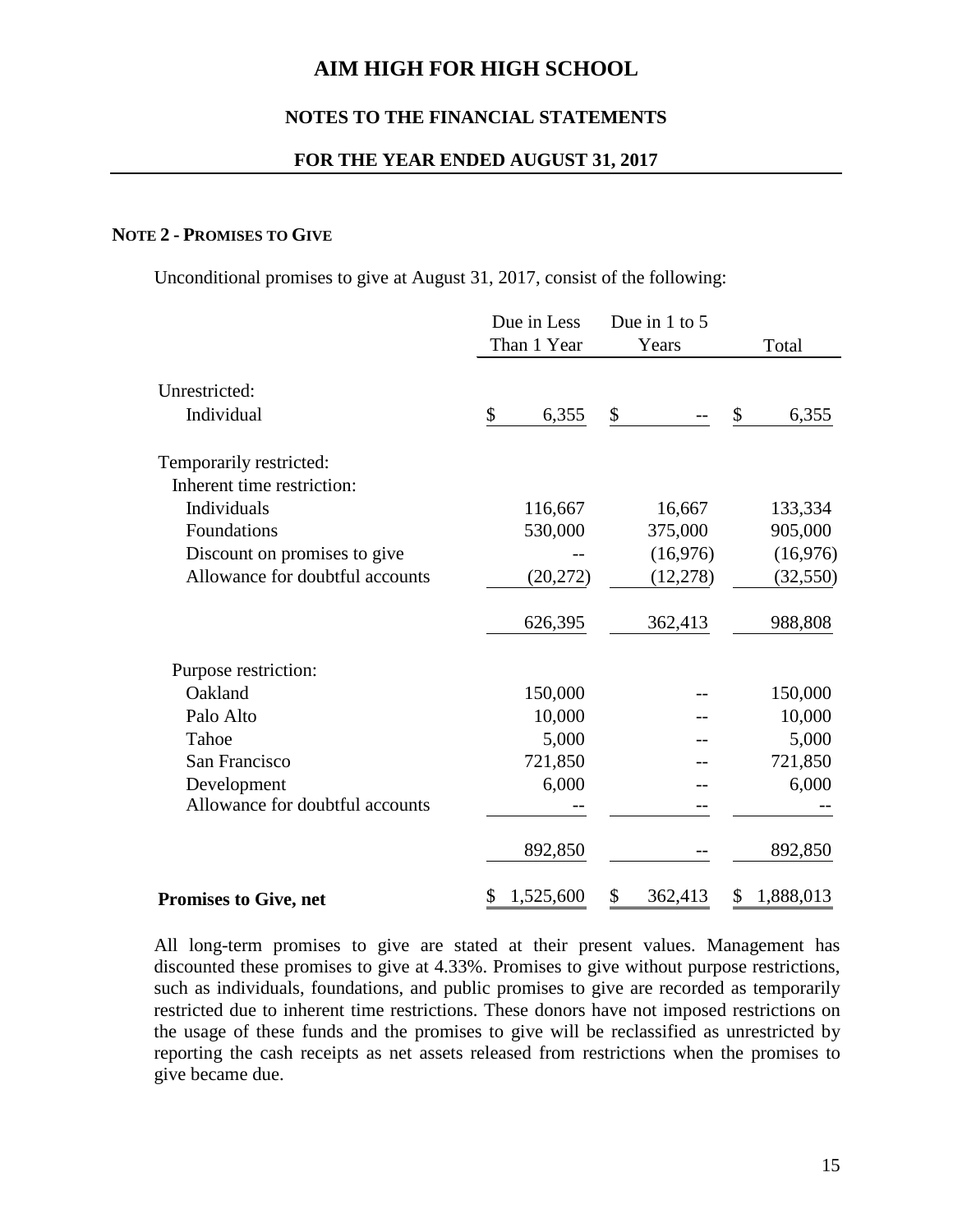# **NOTES TO THE FINANCIAL STATEMENTS**

### **FOR THE YEAR ENDED AUGUST 31, 2017**

# **NOTE 3 - PROPERTY AND EQUIPMENT**

Property and equipment at August 31, 2017, consist of the following:

| Computer equipment             | \$<br>124,929 |
|--------------------------------|---------------|
| Program supplies               | 59,194        |
| Leashold improvements          | 22,234        |
|                                | 206,357       |
| Less: accumulated depreciation | (186, 218)    |
|                                | 20,139        |
| Work in progress - software    | 123,764       |
| <b>Total</b>                   | \$<br>143,903 |

For the year ended August 31, 2017, depreciation expense was \$22,145.

# **NOTE 4 - UNRESTRICTED NET ASSETS**

Unrestricted net assets at August 31, 2017, are as follows:

| Net investment in property and equipment<br>Undesignated | 143,903<br>1,673,726 |
|----------------------------------------------------------|----------------------|
| <b>Total</b>                                             | \$1,817,629          |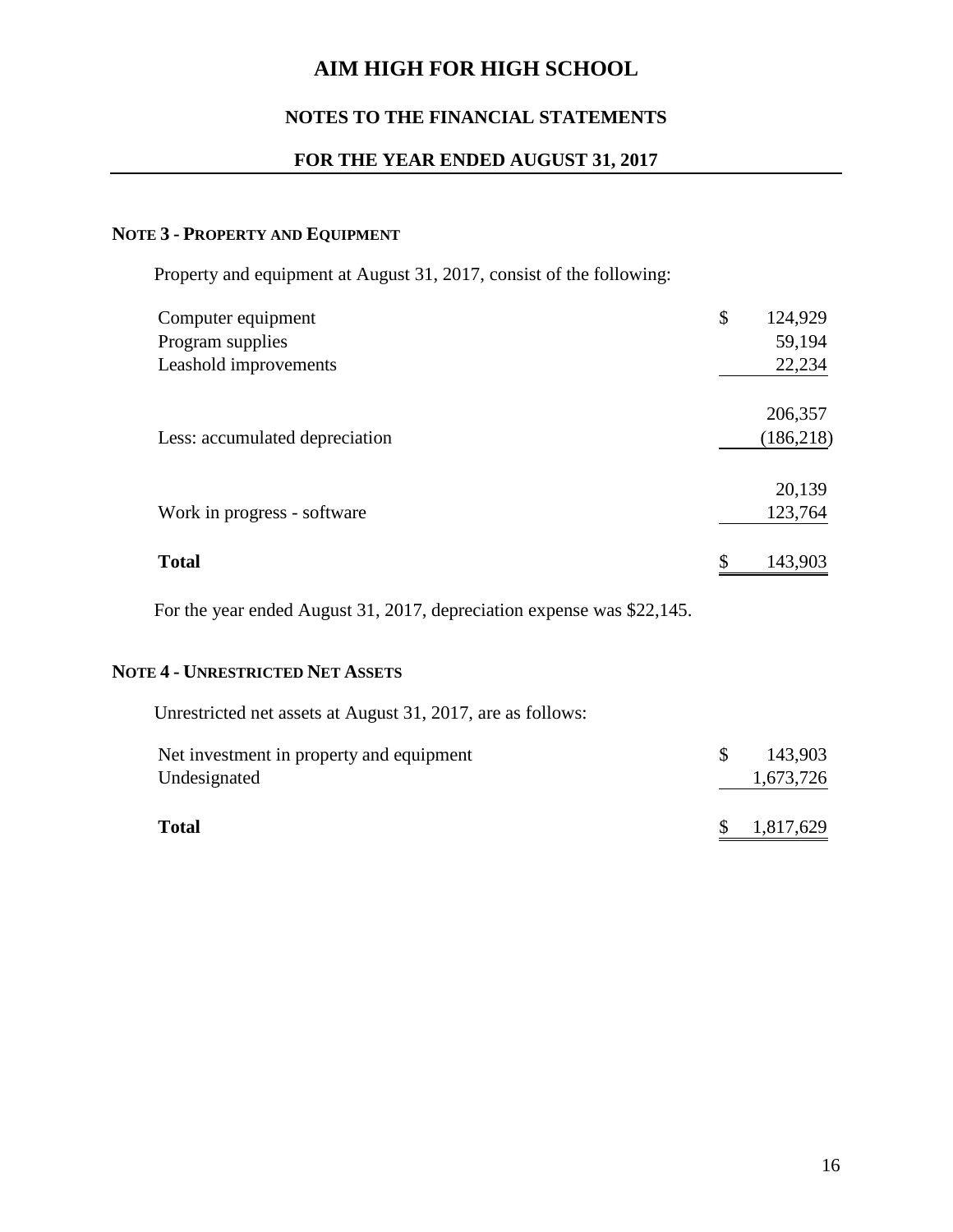### **NOTES TO THE FINANCIAL STATEMENTS**

### **FOR THE YEAR ENDED AUGUST 31, 2017**

### **NOTE 5 - TEMPORARILY RESTRICTED NET ASSETS**

Temporarily restricted net assets at August 31, 2017, may be expended for:

| Inherent time restrictions, net discount/allowance | \$<br>935,177 |
|----------------------------------------------------|---------------|
| Promises to give - San Francisco                   | 714,000       |
| Oakland                                            | 196,562       |
| Napa                                               | 165,325       |
| Gala                                               | 18,500        |
| Promises to give - Palo Alto                       | 10,000        |
| Promises to give - Development                     | 6,000         |
| Promises to give - Tahoe                           | 5,000         |
| Truckee/Tahoe                                      | 3,287         |
| <b>Total</b>                                       | 2,053,851     |

#### **NOTE 6 – CONTRIBUTIONS, GIFTS, AND GRANTS**

Contributions, gifts, and grants for the year ended August 31, 2017, were as follows:

| <b>Total</b> | 5,716,186 |
|--------------|-----------|
| Partners     | 80,000    |
| Corporate    | 498,763   |
| Public       | 995,733   |
| Individuals  | 1,989,263 |
| Foundations  | 2,152,427 |
|              |           |

#### **NOTE 7 - IN-KIND CONTRIBUTIONS**

During the year ended August 31, 2017, Aim High conducted its summer program at seventeen locations. For eleven of the locations, Aim High was granted the use of various facilities at no cost. The fair value of the in-kind contributed rent for the year ended August 31, 2017, was \$110,000. There was also an in-kind contribution of two Golden State Warrior season tickets valued \$22,217 for the year ended August 31, 2017.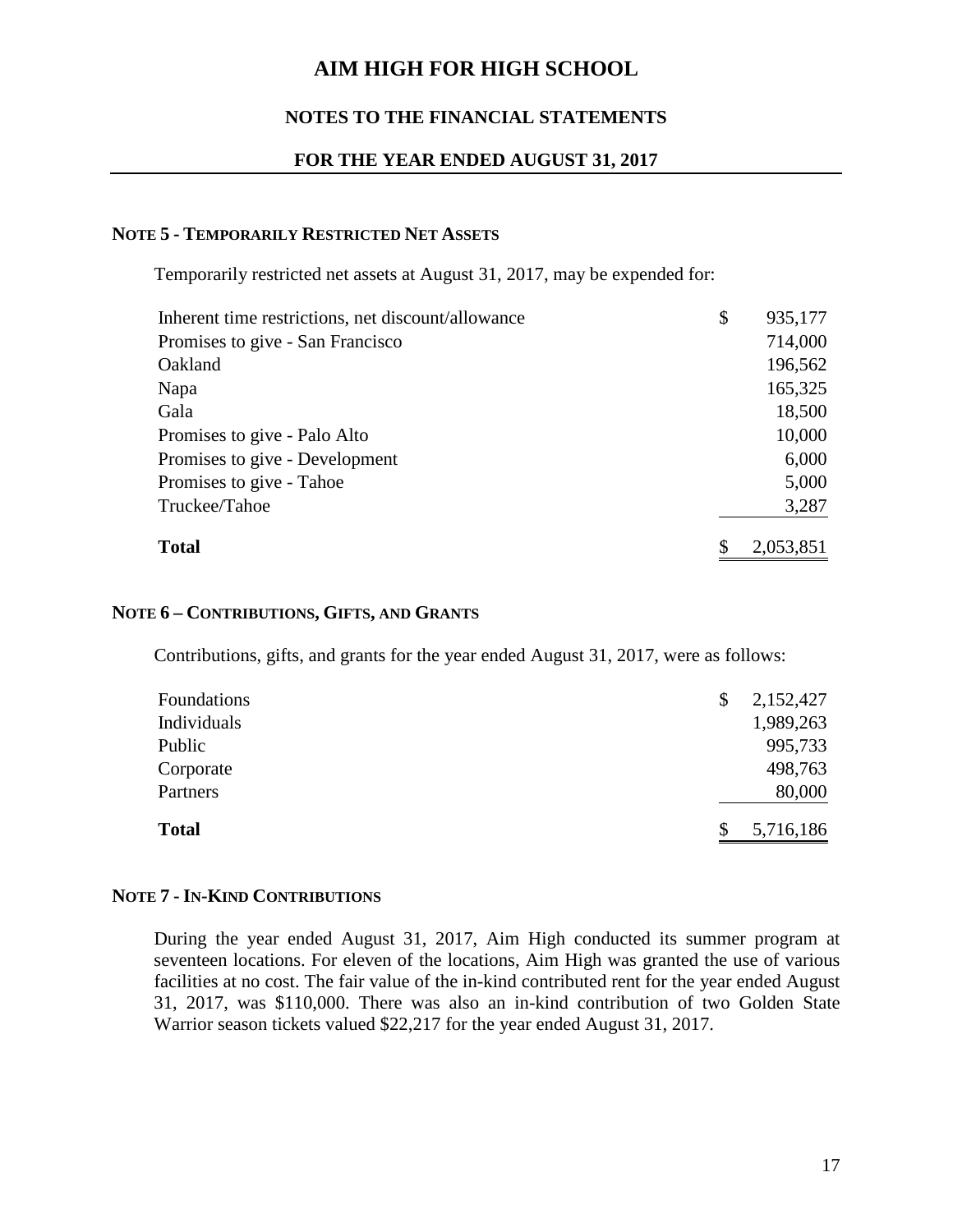### **NOTES TO THE FINANCIAL STATEMENTS**

### **FOR THE YEAR ENDED AUGUST 31, 2017**

#### **NOTE 8 - NET ASSETS RELEASED FROM RESTRICTIONS**

Net assets released from restrictions for the year ended August 31, 2017, were as follows:

| Total                                                           | $\frac{\$}{2,217,705}$ |
|-----------------------------------------------------------------|------------------------|
| Expiration of inherent time restrictions<br>on promises to give | 297,500                |
| Program sites                                                   | $\frac{\$}{1.920,205}$ |

#### **NOTE 9 - RETIREMENT PLAN**

Aim High established a defined contribution retirement plan (the "Plan"), through the Teachers Insurance and Annuity Association/College Retirement Equities Fund ("TIAA/CREF"). The Plan covers all employees who are 21 years of age or older. Aim High contributes 5% of each eligible employee's annual compensation to the Plan, to a fully-funded, immediately vested TIAA/CREF retirement annuity contract for each individual participating in the Plan. The participating employees may contribute additional, unmatched amounts, up to the maximum amount allowable by law. During the year ended August 31, 2017, Aim High contributed \$174,327 to the Plan.

#### **NOTE 10 – COMMITMENTS AND CONTINGENCIES**

Aim High leases its office facility under a monthly operating lease expiring in March 2020. Aim High also leases its various facility locations on a month-to-month basis. In addition, Aim High is obligated under a non-cancelable operating lease agreement for equipment through June 2021. Future minimum rental payments for Aim High's office facility and equipment for the years ending August 31, are as follows:

| For the Years Ending | Office        |               |           |               |
|----------------------|---------------|---------------|-----------|---------------|
| August 31,           | Facility      |               | Equipment | Total         |
| 2018                 | \$<br>191,946 | \$            | 10,596    | \$<br>202,542 |
| 2019                 | 195,264       |               | 10,596    | 205,860       |
| 2020                 | 113,904       |               | 10,596    | 124,500       |
| 2021                 |               |               | 8,830     | 8,830         |
| <b>Total</b>         | 501,114       | $\mathcal{S}$ | 40,618    | \$<br>541,732 |